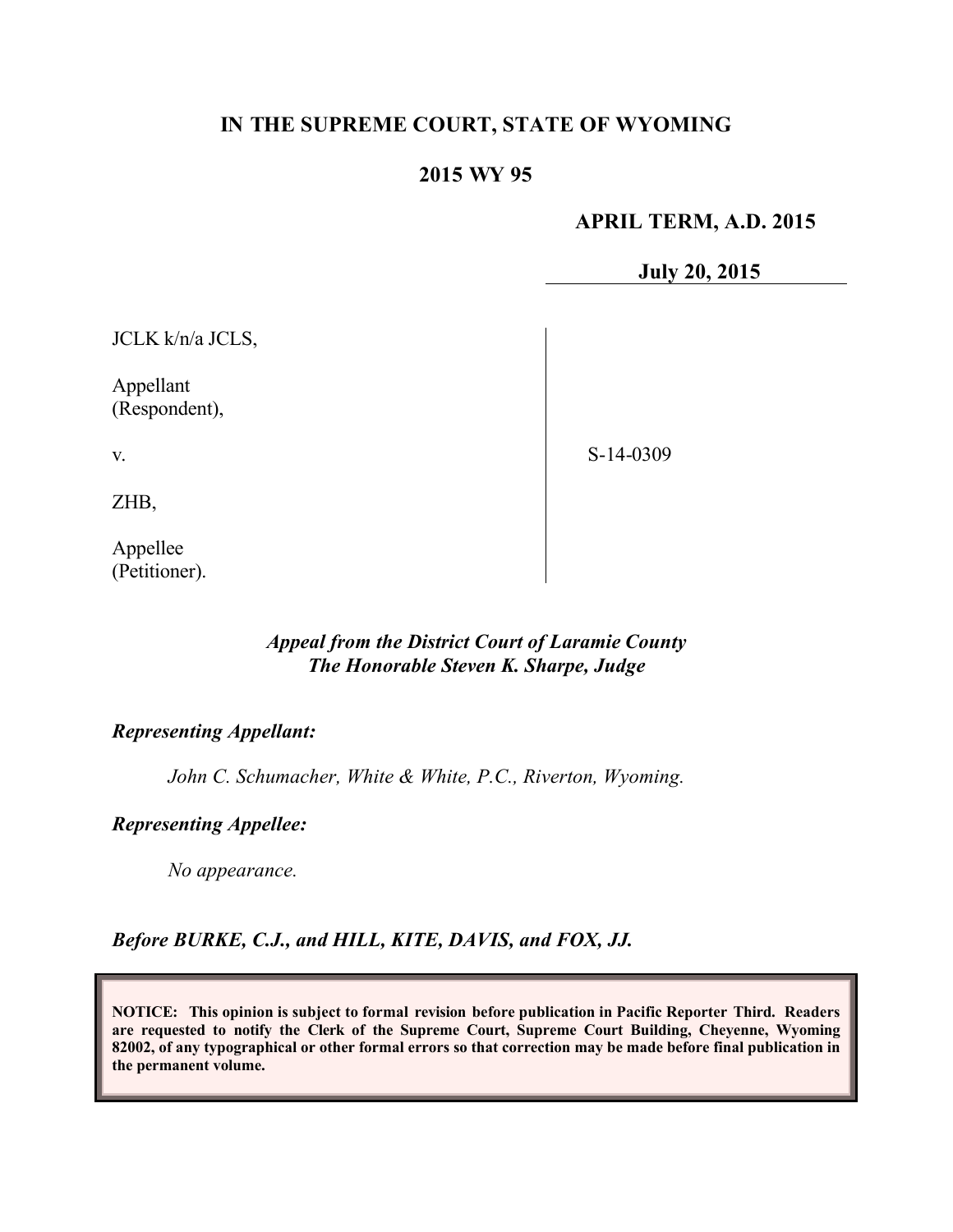### **BURKE, Chief Justice.**

[¶1] In this paternity action, JCLK (Mother) appeals the district court's decision to award primary custody of four-year-old BHB to ZHB (Father). Our review convinces us that the district court did not abuse its discretion. We will affirm.

### *ISSUE*

[¶2] Mother raises two issues, which we have consolidated for the sake of clarity:

Did the district court abuse its discretion in awarding primary custody of BHB to Father?

# *FACTS*

[¶3] BHB was born in May 2010, in Cheyenne, Wyoming. Although Mother and Father were never married, it is undisputed that Father is BHB's biological parent. In October 2010, Father filed a petition in the district court seeking to establish paternity, custody, visitation, and child support for BHB. A few days later, Father filed a motion for a mutual restraining order providing that BHB could not be removed from Laramie or Albany Counties during the pendency of the litigation. The district court entered the order.

[¶4] Aside from an occasional motion or stipulation for temporary visitation and a few standard district court orders concerning mediation and parenting classes, the district court's pleading file indicates that nothing happened in the matter until July 2013, when the district court issued a "Notice of Imminent Dismissal" due to inactivity in the case. Father responded with a request for a trial setting. Trial was held on August 28, 2014.

[¶5] Specific details of the evidence will be discussed as they relate to the issues below. A general outline will be set forth here. BHB was four at the time of the trial. He had lived with Mother since his birth. Mother had married, and was living in Shoshoni, Wyoming, at the time of trial. Also living in the household were Mother's husband, a seven-month-old half-sibling who is the biological child of Mother and her husband, and two half-siblings aged 5 and 6 who are the biological children of Mother and another man. Contrary to the restraining order prohibiting BHB's removal from Laramie or Albany Counties, Mother had lived with BHB in Guernsey, Wheatland, and Chugwater, all in Platte County, and in Shoshoni, in Fremont County.

[¶6] Father lived in Cheyenne at the time of trial, where his parents and other family members also resided. He had a steady job with an electric company, and was also serving in the Wyoming National Guard. He tried to have visitation with BHB "every couple of months," and tried to call to check up on him "every couple of weeks."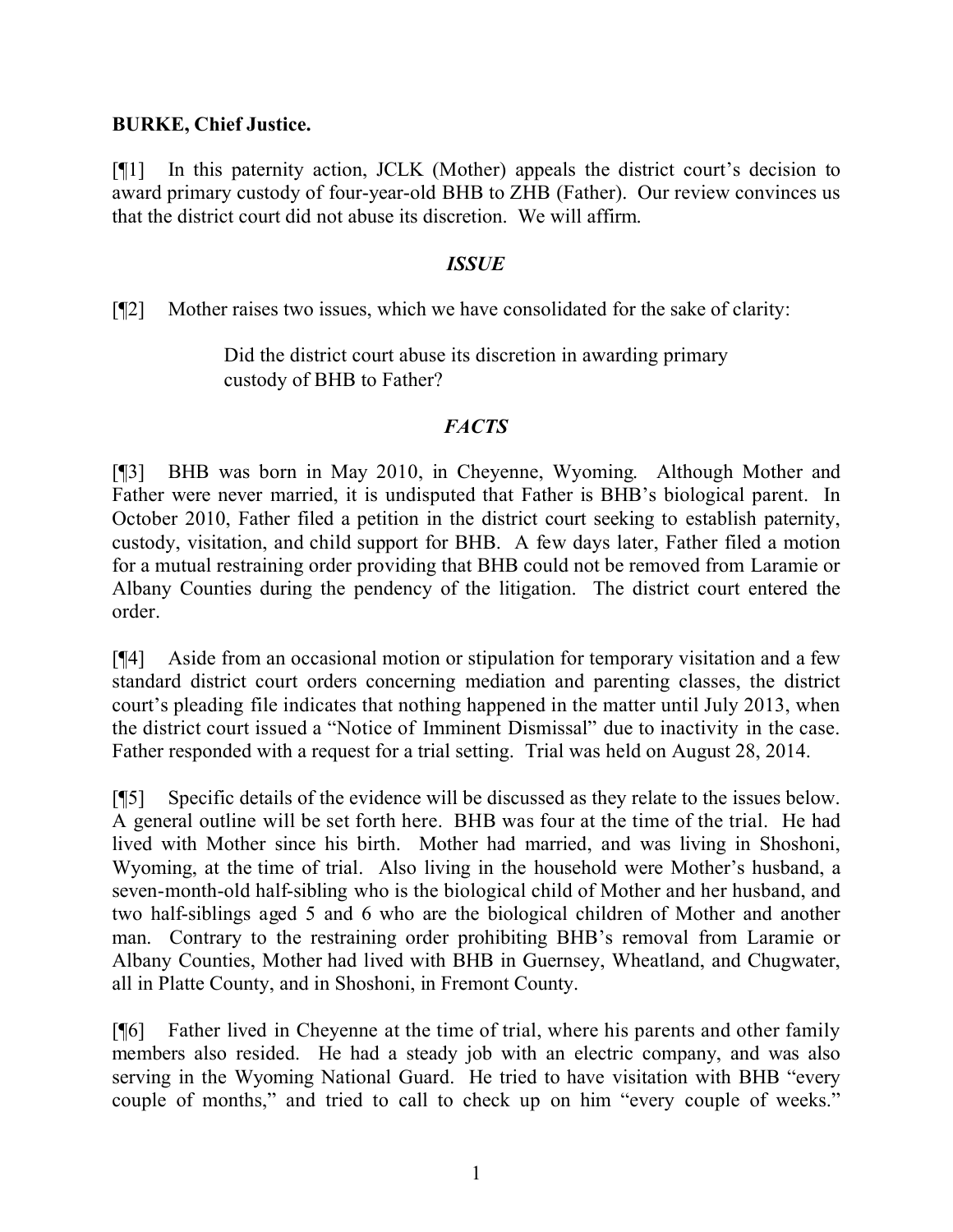Although Mother portrayed the contacts between Father and BHB as less frequent, she acknowledged that BHB appeared attached to Father. It was undisputed that Father had never provided significant financial support for BHB.

[¶7] Mother appeared *pro se* at trial. Father was represented by counsel. The witnesses at trial were Mother, Mother's husband, Father, and Father's mother. Both Mother and Father sought primary custody of BHB. The district court decided in favor of Father, and Mother challenges that decision on appeal.

# *STANDARD OF REVIEW*

[¶8] Custody and visitation are committed to the sound discretion of the trial court. *Blakely v. Blakely*, 2009 WY 127, ¶ 6, 218 P.3d 253, 254 (Wyo. 2009).

> This Court has consistently recognized the broad discretion enjoyed by a district court in child custody matters. We will not interfere with the district court's custody determination absent procedural error or a clear abuse of discretion. In determining whether an abuse of discretion has occurred, our primary consideration is the reasonableness of the district court's decision in light of the evidence presented. We view the evidence in the light most favorable to the district court's determination, affording every favorable inference to the prevailing party and omitting from our consideration the conflicting evidence.

*Durfee v. Durfee*, 2009 WY 7, ¶ 6, 199 P.3d 1087, 1089 (Wyo. 2009) (citations omitted).

# *DISCUSSION*

[¶9] At the close of trial, the district court explained in considerable detail its decision to award primary custody to Father. It discussed all of the factors required by Wyo. Stat. Ann. § 20-2-201 (LexisNexis 2013) to be considered in a child custody case. The court found that both parents loved BHB, each had a quality relationship with him, and both were capable of providing adequate care for him. In discussing the parents' relative competency and fitness, the court expressed concerns about both Mother and Father.

[¶10] The district court's concerns about Mother included her smoking cigarettes even though BHB has respiratory problems, her violation of the restraining order by taking BHB out of Laramie and Albany Counties, and her failure to inform Father of her new locations when she moved. Perhaps most significantly, the district court also expressed concern about her judgment as a parent because she returned her two older children to their biological father after she discovered evidence that he may have abused one of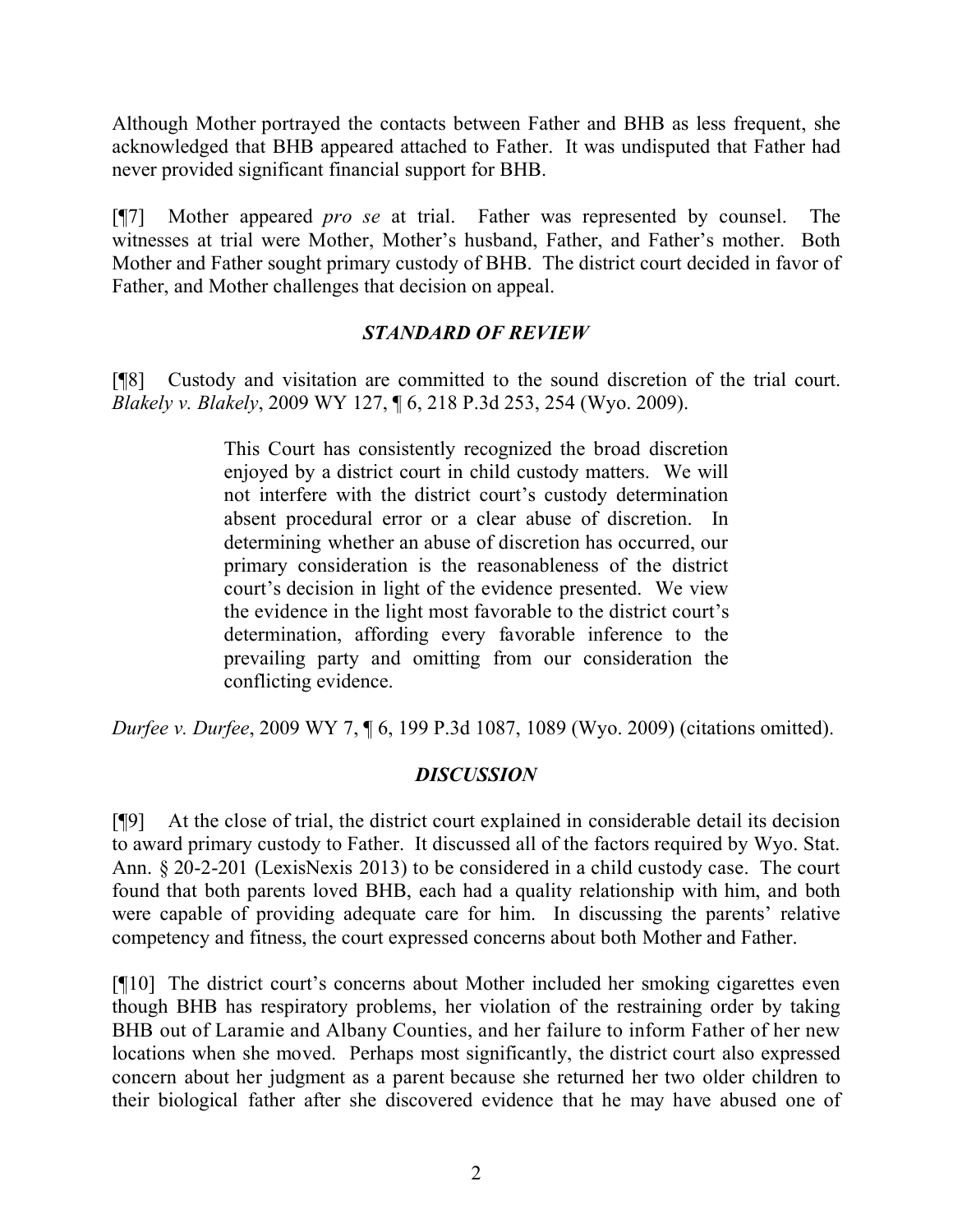them.

[¶11] The court's concerns about Father included his failure to pay child support throughout BHB's life, his limited contact with BHB, and his failure to move forward with his paternity suit for more than a year after it was filed. As positive aspects in Father's favor, the court listed "solid employment," the financial capability to provide for BHB, the ability to provide health insurance, family available to help support BHB, and a loving and nurturing relationship with BHB. While the district court found it "a very difficult decision," on balance it found that Father was the "more competent and fit parent in this case," and awarded primary custody to Father and visitation to Mother.

[¶12] Mother's challenge to the district court's decision rests primarily on the fact that the custody determination effectively separates BHB from his half-siblings. Based on *Dowdy v. Dowdy*, 864 P.2d 439, 440 (Wyo. 1993), Mother points out that "separating siblings from each other through custody awards to different parents is not preferred." She cites to our holding in *Pace v. Pace*, 2001 WY 43, ¶ 17, 22 P.3d 861, 867 (Wyo. 2001):

> As future guidance to the trial courts, we hold that, when the exercise of its discretion in custody matters involves splitting custody of children between parents or other unconventional custody approaches, the trial court must provide an explanation of its reasoning and place its findings on the record. A reasoned explanation and an expression of findings of a trial court's conclusion will assure this court that a comprehensive evaluation of all relevant factors occurred prior to the award of custody.

(Footnote omitted.) Mother claims the district court erred because it failed to explain its reasons for separating BHB from his half-siblings and did not place any findings regarding the half-siblings on the record.

[¶13] We recognized in *Dowdy*, 864 P.2d at 440, that:

The general rule across the country is that separating siblings from each other through custody awards to different parents is not preferred. *See*, *e*.*g*., *Craig v. McBride*, 639 P.2d 303 (Alaska 1982); *Pennington v. Pennington*, 711 P.2d 254 (Utah 1985); and *In re Marriage of Moe*, 66 Or.App. 947, 676 P.2d 336 (1984). Keeping siblings together in the same household is generally considered to be the better practice. However, the effect of separating siblings from each other is just one of several factors courts consider in determining the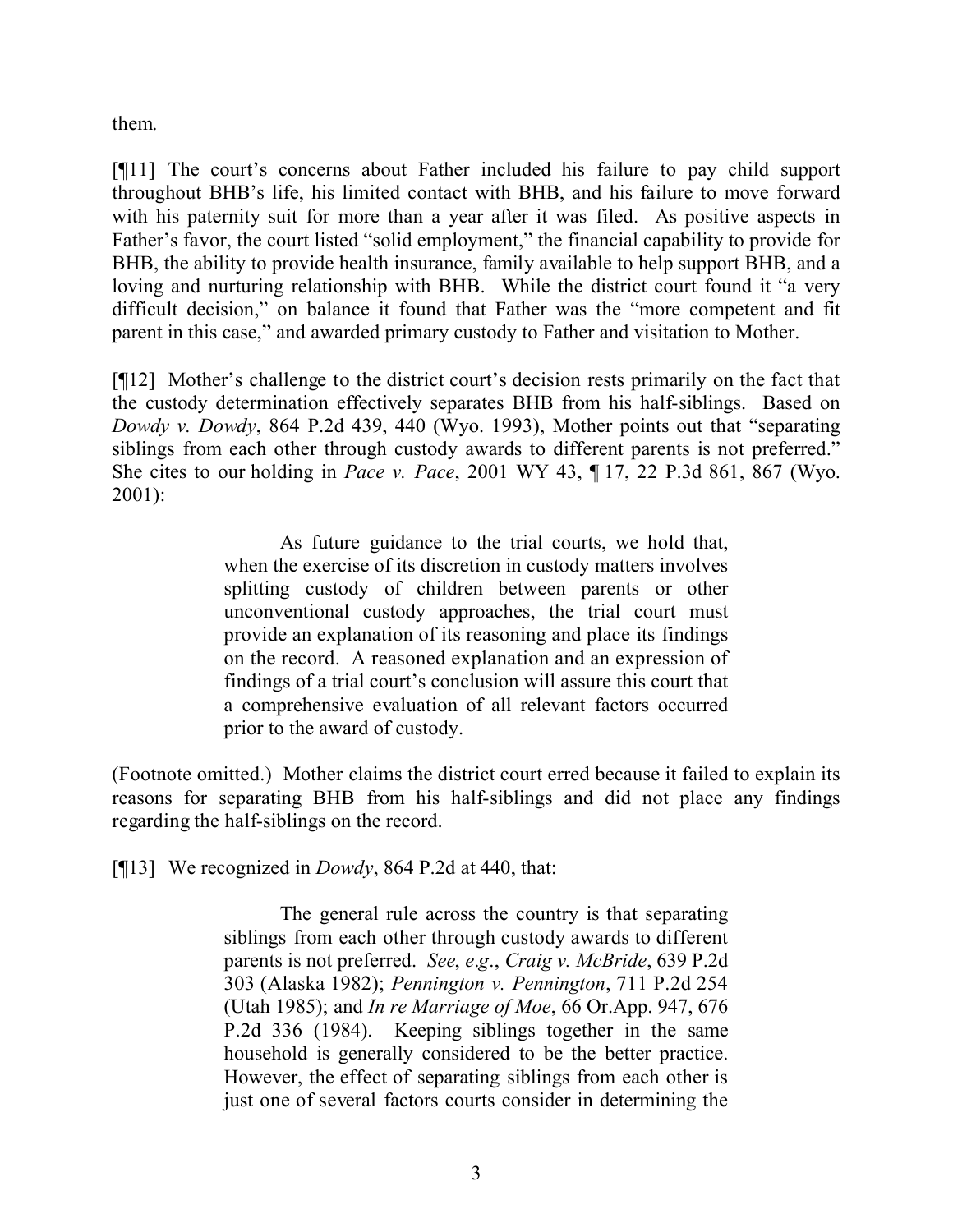primary issue – the best interests of the children. *See* Jay M. Zitter, Annotation, *Child Custody: Separating Children by Custody Awards to Different Parents – Post-1975 Cases*, 67 A.L.R. 4th 354, § 2[a] (1989). *See also In re Marriage of Barnthouse*, 765 P.2d 610 (Colo. Ct. App. 1988), *cert*. *denied*, 490 U.S. 1021, 109 S.Ct. 1747, 104 L.Ed.2d 184 (1989).

This concept has been repeated in other cases. *E*.*g*., *Rogers v. Rogers*, 973 P.2d 1118, 1121 (Wyo. 1999) ("We acknowledge that separating siblings from each other through custody awards to different parents is not a preferred resolution, but the effect of the separation of siblings is simply one of several factors that courts consider in determining the best interests of the child or children."). We recognized in *Rogers*, as we had in *Dowdy*, that "the effect of the separation of siblings is simply one of several factors that courts consider in determining the best interests of the child or children." *Rogers*, 973 P.2d at 1121. In both *Dowdy and Rogers*, we upheld custody determinations that separated siblings or half-siblings because the courts had considered other appropriate factors, and did not abuse their discretion in determining that the best interests of the children were served by a custody arrangement that resulted in the separation of the siblings or half-siblings. *Dowdy*, 864 P.2d at 441; *Rogers*, 973 P.2d at 1121.

[¶14] In *Pace*, we said that a court "must" explain on the record the basis for a decision to separate siblings. *Id.*, ¶ 17, 22 P.3d at 867. In *Pace*, the parents had been married for almost nineteen years. They had four sons, ages seventeen, thirteen, twelve, and six, and two daughters, ages sixteen and eight. *Id*., ¶ 3, 22 P.3d at 863. The district court awarded custody of the sons to the father and the daughters to the mother. *Id*., ¶ 8, 22 P.3d at 864. We noted that this result was "inconsistent with the evidence presented, the GAL's recommendation, and the parties' positions." *Id*., ¶ 8, 22 P.3d at 864-65. We were also concerned that the custody award may have violated the prohibition in Wyo. Stat. Ann. § 20-2-113(a) (LexisNexis 1999) against awarding custody "solely on the basis of gender of the parent." *Pace*, ¶ 12, 22 P.3d at 865. We reversed the district court's decision because it had not adequately explained the basis for its decision to separate the siblings, and because there was "insufficient evidence in the record to support the particular custody split which was ordered." *Id*., ¶ 19, 22 P.3d at 867.

[¶15] In *Noonan v. Noonan*, 2005 WY 145, ¶ 10, 122 P.3d 964, 966 (Wyo. 2005), we explained that

> close familial relationships are much to be encouraged, brothers and sisters need each other's strengths and association in those everyday and often common experiences; separating them unnecessarily is likely to be traumatic and harmful. In addition, brothers and sisters may particularly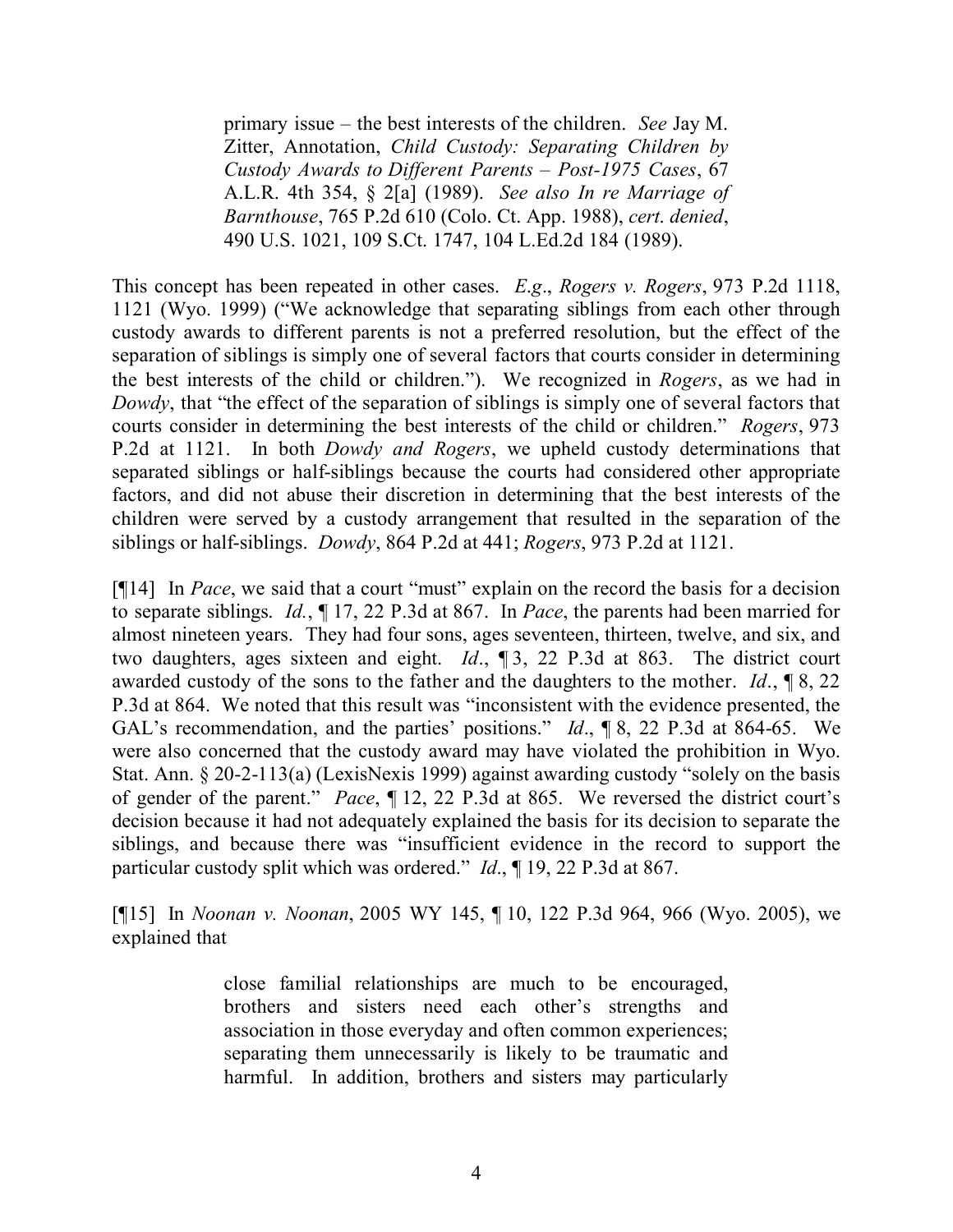need each other's support to cope with the strain of their parents' divorce.

Because the divorce in *Noonan* had been granted in a default judgment, there was a complete lack of evidence in the record regarding separation of the siblings. We also found the district court's findings inadequate to explain its decision to separate the siblings. We remanded the case for further proceedings. *Id*., ¶ 12, 122 P.3d at 967.

[¶16] In *Aragon v. Aragon*, 2005 WY 5, 104 P.3d 756 (Wyo. 2005), we recognized the rule that the trial court "must" explain on the record the basis for a decision to separate siblings, and stated that the "strong public policy toward preservation of sibling relationships" is "equally applicable whether the children are full sibling[s], half sibling[s], or stepsiblings." *Id*., ¶¶ 24, 26, 104 P.3d at 763-64. But while the district court had not explicitly explained its decision to separate the step-siblings and halfsiblings, our review of the record convinced us that there was sufficient evidence to support the decision, and that the district court's order was adequately detailed to establish the basis for the decision. *Id*., ¶¶ 27, 30, 104 P.3d at 764.

[¶17] Given this precedent, we agree with Mother that the district court should have analyzed the effects of separating BHB from his half-siblings. It should have explained its reasons for doing so on the record. We conclude, however, that the district court did not commit reversible error in this case.

[¶18] As in *Aragon*, the record provides sufficient evidence to support the award of primary custody of BHB to Father. The evidence reveals that BHB's circumstances are distinct from those encountered in earlier cases regarding the separation of siblings. Mother, Father, and BHB lived together soon after his birth, but for no more than "a couple of months." BHB had lived with his younger half-sibling only since the baby's birth seven months previously. The two older half-siblings had lived with their biological father until approximately ten months prior to trial. Further, while the record is not clear on details, it appears that the Wyoming Department of Family Services removed the two older half-siblings from their biological father. The agency obtained legal custody, and placed them temporarily in Mother's care. The record does not indicate how long the older half-siblings will be with Mother. If the older children were removed from Mother's custody, BHB would be separated from them even if Mother were awarded primary custody of BHB.

[¶19] Also as in *Aragon*, the district court provided detailed explanations for its decision, both orally and in writing. It analyzed all of the factors required by Wyo. Stat. Ann. § 20-2-201(a), and recited the evidence and findings it considered in its analysis. We have frequently indicated that "the best interests of the child are of 'paramount concern' in decisions relating to child custody." *Arnott v. Arnott*, 2012 WY 167, ¶ 31, 293 P.3d 440, 454 (Wyo. 2012) (quoting *Cosner v. Ridinger*, 882 P.2d 1243, 1247 (Wyo.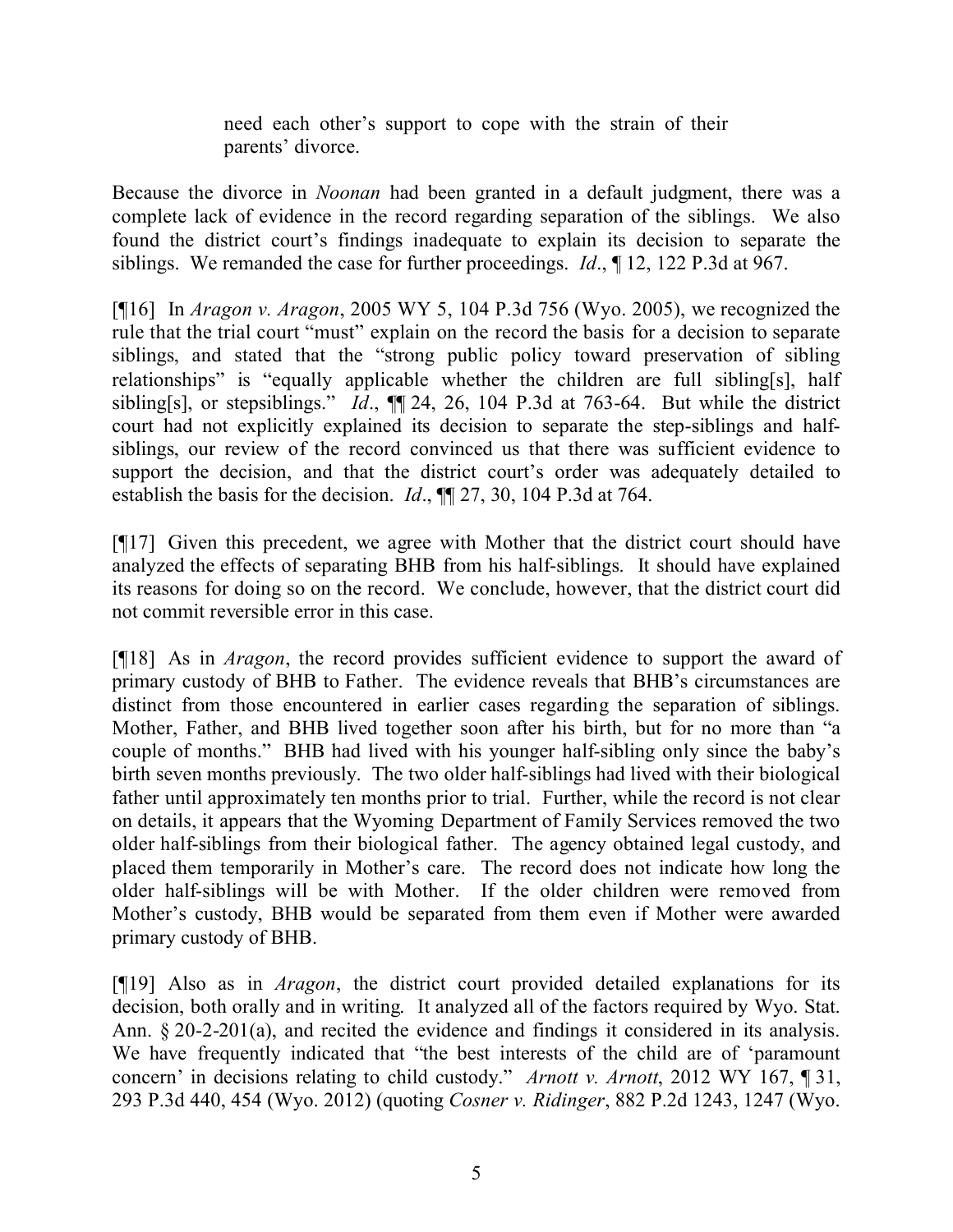1994)). Despite the fact that the district court did not explicitly address separating BHB from his step-siblings, its detailed analysis demonstrates that it carefully considered the best interests of BHB, and determined that those interests would be served by awarding primary custody to Father.

[¶20] The district court found that both Mother and Father were capable of providing adequate care for BHB, but when considering the relative competency and fitness of each parent as required by Wyo. Stat. Ann.  $\S 20-2-201(a)(iii)$ , it found that Father had "the advantage in terms of being the more competent and fit parent in this case." It was undisputed that Mother had been BHB's primary caregiver since his birth, but the district court also expressed several specific concerns about Mother's relative competency and fitness. As set forth below, all of those concerns are supported by evidence in the record.

[¶21] The court first expressed concern about Mother's cigarette smoking and its possible negative impacts on BHB's health. In her testimony, Mother stated that BHB has respiratory problems, and acknowledged that her smoking can "be a problem" for him. Nevertheless, she admitted that she smoked while pregnant with BHB, continued smoking throughout his life, and smoked while pregnant with her youngest child. Given this evidence, it was not unreasonable for the district court to find that Mother's smoking indicated she was "putting her own desires and her own needs above the health concerns of her son."

[¶22] The court was concerned about Mother's unwillingness to abide by court orders. Mother admitted that she violated the previous order prohibiting her from removing BHB from Laramie and Albany Counties, but now asserts that "there is little, if any, indication in the record that this unenforced violation has any effect on her fitness as a parent." However, the district court explained in its oral ruling how Mother's violation of the restraining order reflected on her fitness as a parent:

> I'm also concerned about [Mother's] unwillingness to abide by this Court's previous orders. She admitted to completely disregarding the Court's restraining order that prohibited her from removing the child from Laramie County or Albany County. She admits that she knew that. She moved the child anyway to Fremont County without seeking to get prior approval from this Court.

> I am very worried that [Mother] will not comply with any of the terms of this Court's orders as to custody and visitation going forward if she decides, for whatever reason, that they don't suit her or she doesn't like them.

The district court's concern was reasonable in light of the evidence presented.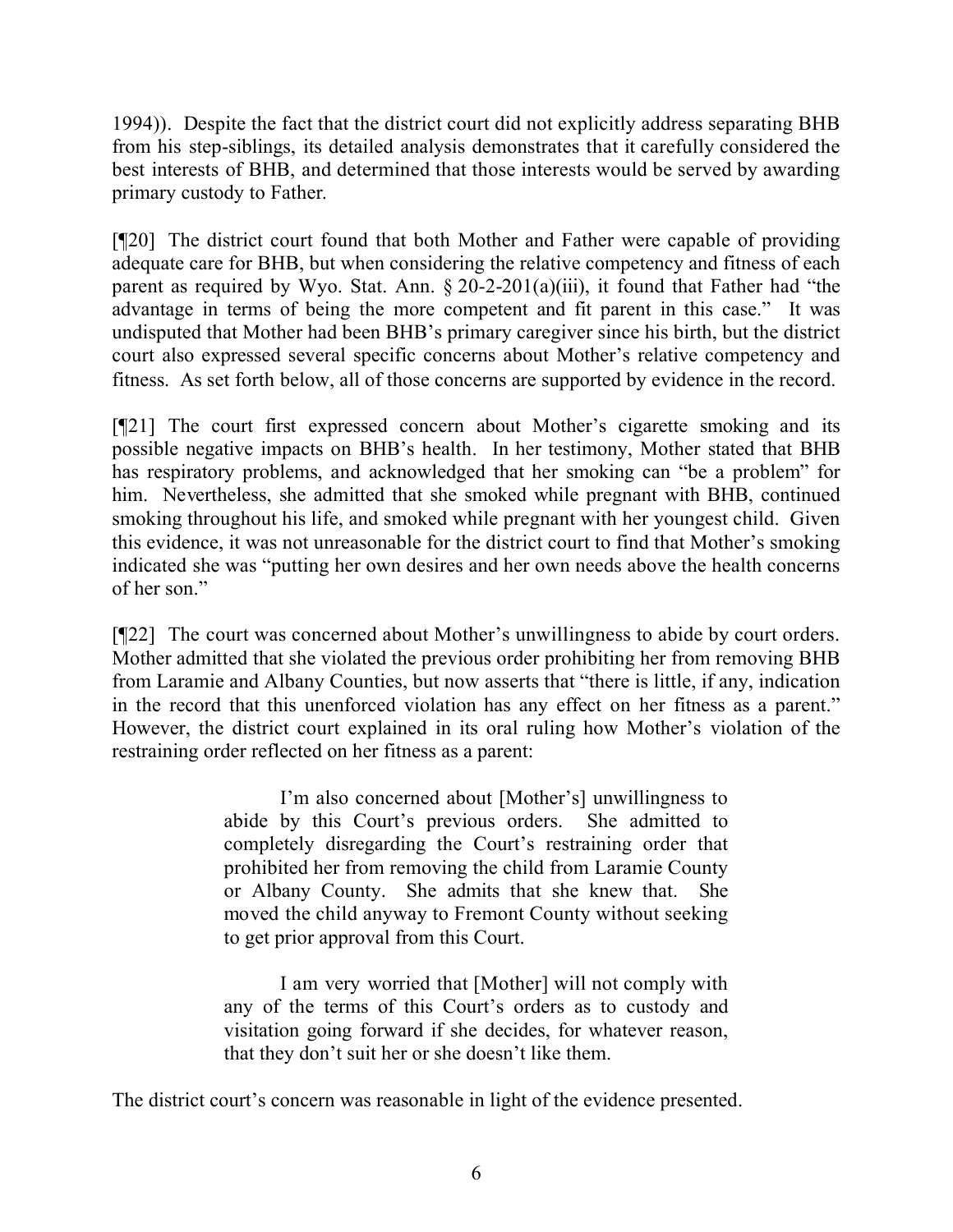[¶23] The third concern expressed by the district court was that, in previous instances when Mother had moved with BHB, she failed to notify Father of their new location. There is evidence to support this concern. Father testified that there were periods of time when he did not know where mother and BHB were living. During one such period there "was about a year when we didn't have any communication." Wyo. Stat. Ann. § 20-2-201(a)(vii) requires the court to consider each parent's ability and willingness to respect the other parent's right and responsibilities. As the district court reasonably explained, Mother's failure to let Father know where BHB was living "obviously interferes with [Father's] parental rights."

[¶24] The final concern listed by the district court involved Mother's judgment as a parent. This was based on evidence that Mother had returned her two older children to the custody of their biological father even though she was aware that he may have abused one of them. As the district court explained:

> It is hard for the Court to fathom that any parent in that situation wouldn't [do] everything they possibly could do to protect their child, even if that meant challenging [the biological father] in Court to win custody of her child. That failure to protect a child is something that greatly concerns this Court.

Again, there is evidence to support the district court's finding and, given the evidence, the district court's concern was not unreasonable.

[¶25] As we previously indicated, not all of the district court's findings regarding Mother were negative. The district court identified specific strengths of both Mother and Father. It also expressed some concerns about Father's relative competency and fitness as a parent. Ultimately, the district court weighed those strengths and weaknesses in making the custody determination. Our observation in *Aragon*, ¶ 22, 104 P.3d at 762-63, is equally applicable here:

> While there were factors weighing in Mother's favor, there were similar factors weighing in Father's favor. It is the district court's duty to weigh the evidence in making custody determinations. Here, it appears from the record that the district court considered all the evidence in making its ultimate decision. It must further be acknowledged that under the applicable standard of review, this court has an obligation to afford Father, as the prevailing party, every favorable inference while omitting any consideration of evidence presented by Mother, the unsuccessful party.